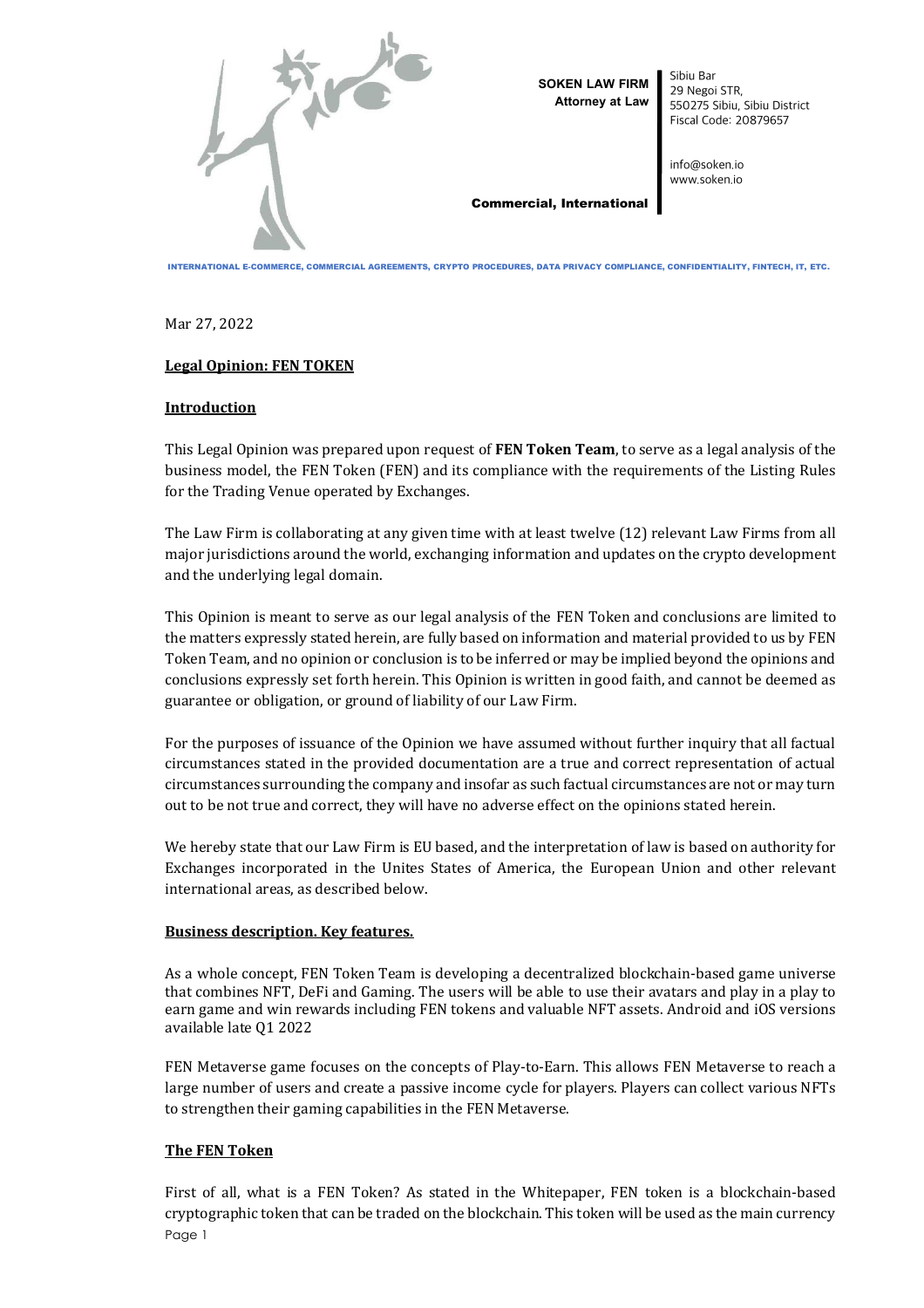on the FEN platform as an independent store of value for players and investors, and it is the native crypto utility asset, playing a central role in the FEN ecosystem. The native digital cryptographicallysecured fungible token of FEN Token (ticker symbol FEN) is a transferable representation of attributed utility functions specified in the protocol/code of FEN, and which is designed to be used as an interoperable utility token inside and outside the platform.

The FEN Token is a functional utility Token which will be used as the medium of exchange between participants on FEN in a decentralized manner. The goal of introducing FEN Token is to provide a convenient and secure mode of settlement between participants who interact within and outside the ecosystem of FEN. Using the FEN (FEN) token in NFT trades, purchases, or donations, will provide users with significantly lower transaction fees. The FEN token has a significant value for the whole platform. FEN offers its tokens as a payment option, and ultimately all transactions will be carried out using FEN tokens.

The FEN Token is a utility token that can be used for exchanging for other cryptocurrencies. Lastly, it enables numerous functionalities in the distributed exchange network among participants.

It is, thus, in the company's intention that the FEN Token will be used a utility asset that can transfer a certain value between holders. Utility Tokens are digital assets that are used to finance the network and incentivize its use by providing the customers with a guarantee of being able to benefit of the full range of the network's services.

## **United States of America**

From a US legal standpoint, the institution of "securities" is being regulated by section 2(a)(1) of the Securities Act of 1933, which defines them as: "…any note, stock, treasury stock, security future, security-based swap, bond, debenture, evidence of indebtedness, certificate of interest or participation in any profit-sharing agreement ... investment contract ... or, in general, any interest or instrument commonly known as a 'security', or any certificate of interest or participation in, temporary or interim certificate for, receipt for, guarantee of, or warrant or right to subscribe to or purchase, any of the foregoing."

In order for us to have a deeper understanding of the issue under debate, we should take into consideration the US Supreme Court case SEC v. Howey, 328 U.S. 293 (1946), which provides further clarifications on determining whether an instrument meets the definition of security, or not. In this Supreme Court case, Howey focuses specifically on the term "investment contract" within the definition of "security". Obviously, not every contract or agreement is an "investment contract".

The Court determined that a contract constitutes an investment contract that meets the definition of "security" if there is:

- 1. an investment of money;
- 2. in a common enterprise;
- 3. with an expectation of profits;

4. solely from the (entrepreneurial or managerial) efforts of others (e.g., a promoter or third party);

The four factors must be met all together, in order to be legally considered "security". Because this Supreme Court Decision is widely considered as fundamental to the determining elements of a "security", we will base our analysis to its conditional factors.

1. Is this an investment? Yes! It is generally accepted that an investment of money may include not only the provision of capital, assets and cash, but also of goods, services or of promissory notes. FEN is being distributed through a Token offering by the issuer FEN to purchasers with a price set per Token, so the first factor is actually met.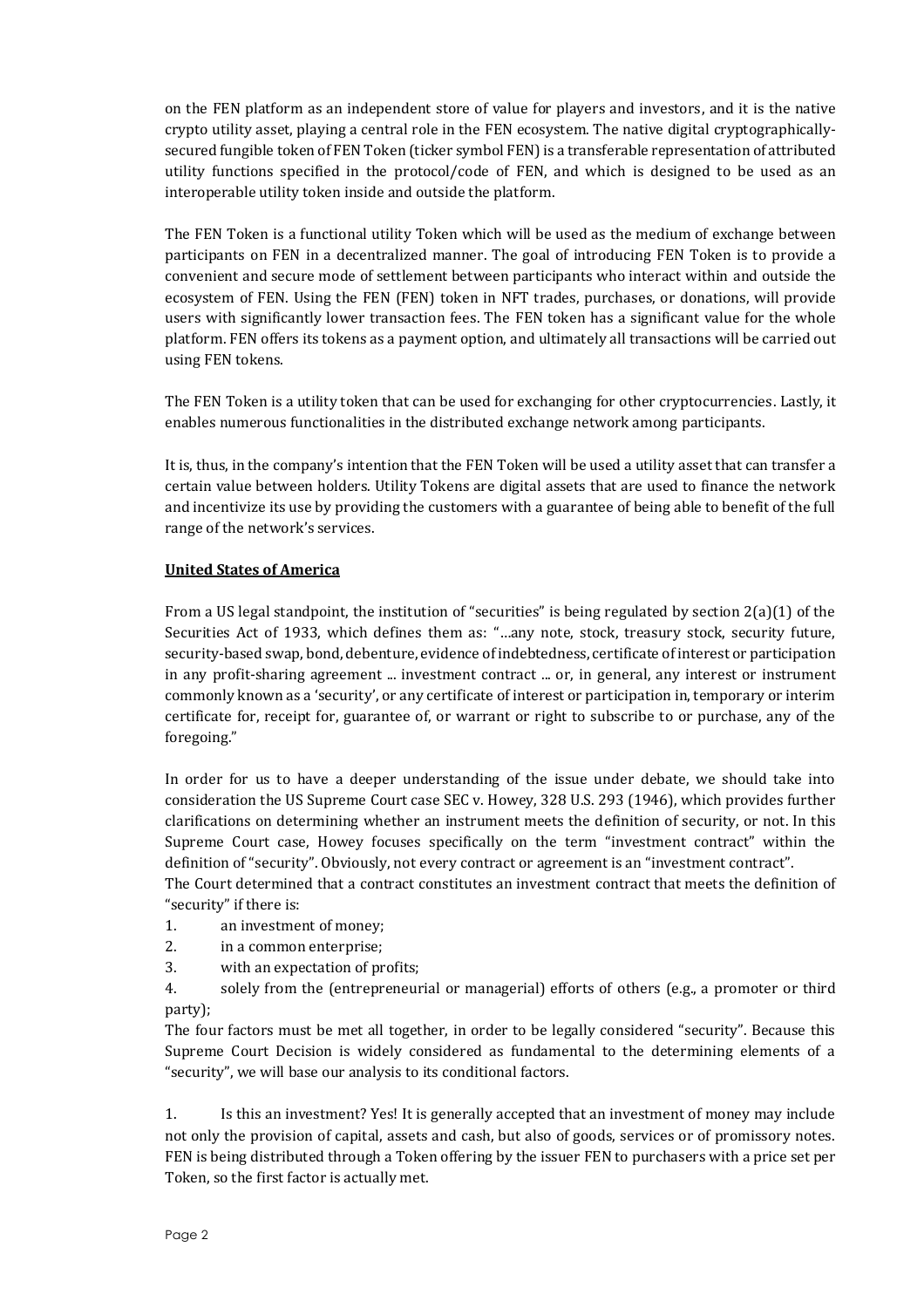2. Is this a common enterprise? A common enterprise is deemed to exist where investors pool funds into an investment and the profits of each Token buyer correlate with those of the other investors. Whether funds are pooled appears to be the key question, and thus in cases where there is no proportional sharing of profits or pooling of funds, a common enterprise may be deemed not to exist. FEN is unlikely to be deemed a "security" at this stage of development, and that is even taking into consideration the fact that the FEN Token platform is partially operational. It is worth noting that in the in case the development model is maintained in the future, the utility status of the Token is likely to be maintained after the platform will further develop new associated services. There is no pooling of funds at this stage for the purpose of investment in the company. Therefore, at this stage of development, FEN is substantially a utility token consumed to transfer value across the blockchain with a relatively stable value across various exchanges. The second factor is not met.

3. Is there an expectation of profit? In our legal opinion, this factor is irrelevant to the matter, but we will analyze it in respect of the Supreme Court Decision. From an economic point of view, any type of investment is made with an expectation of profit. But just because there is a return on investment or profit, does not mean that the investment contract is a "security". Moreover, the main purpose of FEN is creating a metaverse gaming platform. So, the expectation of profit is mainly oriented towards another category of economic activities, not on FEN Tokens, which renders somewhat irrelevant the profits from the eventual Token Sale. Even so, this factor is probably met, on a low scale, provided that FENis purchased by investors with an expectation of capital gain, even though we clearly express the opinion that this factor should not weigh in decisively on the matter.

4. Is there the "solely on the efforts of others" factor met? No! The profit of the platform user always depends on his own actions. As we said, even though there is also an investment in FENTokens, the expectation of profits results mainly from the economic activity, not from the volatility of the Tokens. There is no clear party to be determined, whose efforts will influence the profits of the company. So, any such incentives should ideally be derived through their own efforts, rather than through a passive investment. In such a case, the factor is not met.

#### **European Union and UK**

From an EU and UK legal standpoint, when we conducted a detailed decomposition and analysis of all online FEN Token business processes, we were unable to detect and identify any process that can be regarded as a relationship between an investor and an Issuer of securities. On the other hand, if we aim to register the issue of securities, we will not be able to prove to the regulator body that Tokens are securities. Moreover, the main Token holders are interested in participating in the trading of transactions, and this is peer-to-peer mainly.

By our opinion, the expertise of FEN Token under the EU securities legislation cannot be applied to FEN Token due to the fact that all business processes and relationships within the platform are classic relationships for service providers and service consumers, all within a blockchain-based platform. There is no contribution to any business venture.

Nowadays, the matters of cryptocurrency turnover and production of digital assets has not special legal regulation. There are neither special laws, nor separate legal Institute or branch of law. Therefore, we cannot qualify a Token as a unique legal essence.

#### Token taxonomy according to ESMA and EBA

Although not legally binding at a supranational level, it is advisable to refer to the regulatory framework structured on the Advice on Initial Token Offerings and Crypto-Assets of ESMA4 and the Report with advice for the European Commission on crypto-assets of EBA5; both published on 9th January 2019.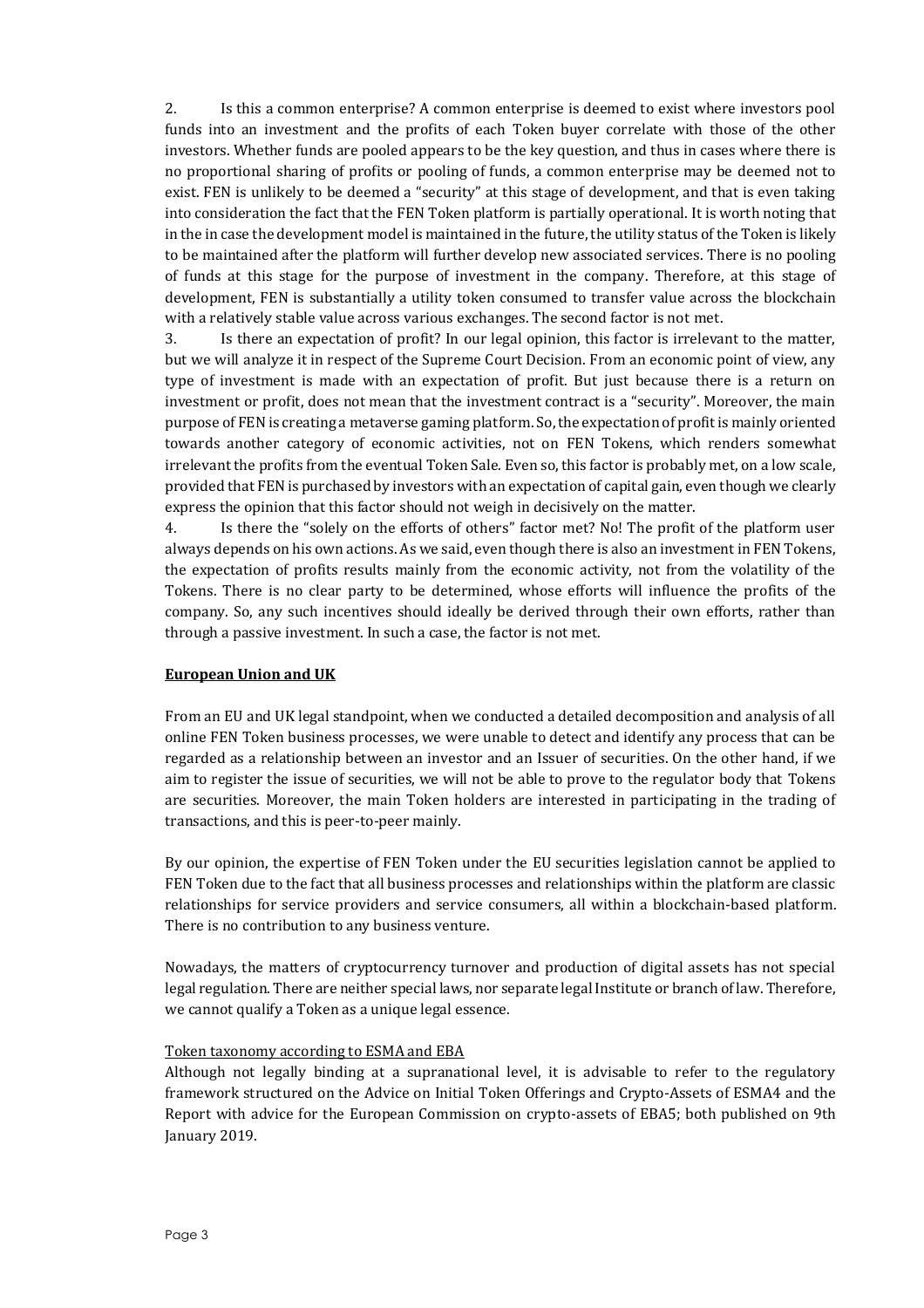Presently, there is no common taxonomy of crypto-assets in use by international standard-setting bodies. However, even if crypto-assets may have different features or serve different functions, a basic taxonomy of crypto-assets generally comprises three main categories of crypto-assets:

Payment/Exchange/Currency Tokens: Payment Tokens are Tokens which have no tangible value, except for the expectation they may serve as a means of exchange or payment to pay for goods or in the services that are external to the ecosystem in which they are built. "Stablecoins" are a relatively new form of payment/exchange Token that is typically asset-backed (by physical collateral or cryptoassets) or in the form of an algorithmic "stablecoin".

Utility Tokens: Utility Tokens are Tokens which are intended to typically enable access to a specific product or service, often provided using a DLT platform but are not accepted as a means of payment for other products or services.

Investment Tokens: Investment Tokens may represent financial assets, such as a debt or equity claim on the Issuer. Investment Tokens promise, for example, a share in future company earnings or future capital flows. In terms of their economic function, therefore, these Tokens are analogous to financial instruments. However, investment Tokens may also exclusively reflect the ownership rights of an asset, which may not be deemed as a financial instrument. There is a wide variety of crypto-assets, some of which have features spanning more than one of the categories identified above. The individual Token classifications are not mutually exclusive.

We will further analyze the legal qualification of crypto-assets under the European Banking legislation and ESMA's remit (MiFID II), and under the E-Money Act in line with the second Electronic Money Directive (EMD2) and the second Payment Services Directive (PS2). Reflecting on the above, the current perimeter of regulation is such that crypto-assets may, depending on their characteristics, qualify as financial instruments, electronic money, or none of the foregoing.

The definition of a financial instrument is the key element towards determining whether trading services with respect to a Token can be deemed to be regulated in terms of the Banking Act and other relevant laws.

Financial instruments are defined in terms of Section C of the Banking Act as follows:

1. Transferable securities of all classes which are negotiable on the capital market, such as:

a) shares in companies and other securities equivalent to shares in companies, partnerships, or other entities, including depository receipts in respect of such securities;

b) bonds or other forms of securitized debt, including depository receipts in respect of such securities; c) any other securities giving the right to acquire or sell any such transferable securities or giving rise to a cash settlement determined by reference to transferable securities, currencies, interest rates or yields, or other indices or measures;

2. Money-market instruments which are normally dealt in on the money market, such as treasury bills, certificates of deposit, and commercial papers and excluding instruments of payment;

3. Units in undertakings for collective investment in transferable securities, units in investment undertakings, and units in alternative investment funds;

4. Options, futures, swaps, forward rate agreements, and any other derivative contracts relating to securities, currencies, interest rates or yields, emission allowances or other derivatives instruments, financial indices or financial measures which may be settled physically or in cash;

5. Options, futures, swaps, forwards and any other derivative contracts relating to commodities that must be settled in cash or may be settled in cash at the option of one of the parties other than by reason of default or other termination events;

6. Options, futures, swaps, and any other derivative contracts relating to commodities that can be physically settled provided that they are traded on a regulated market, a multilateral trading facility,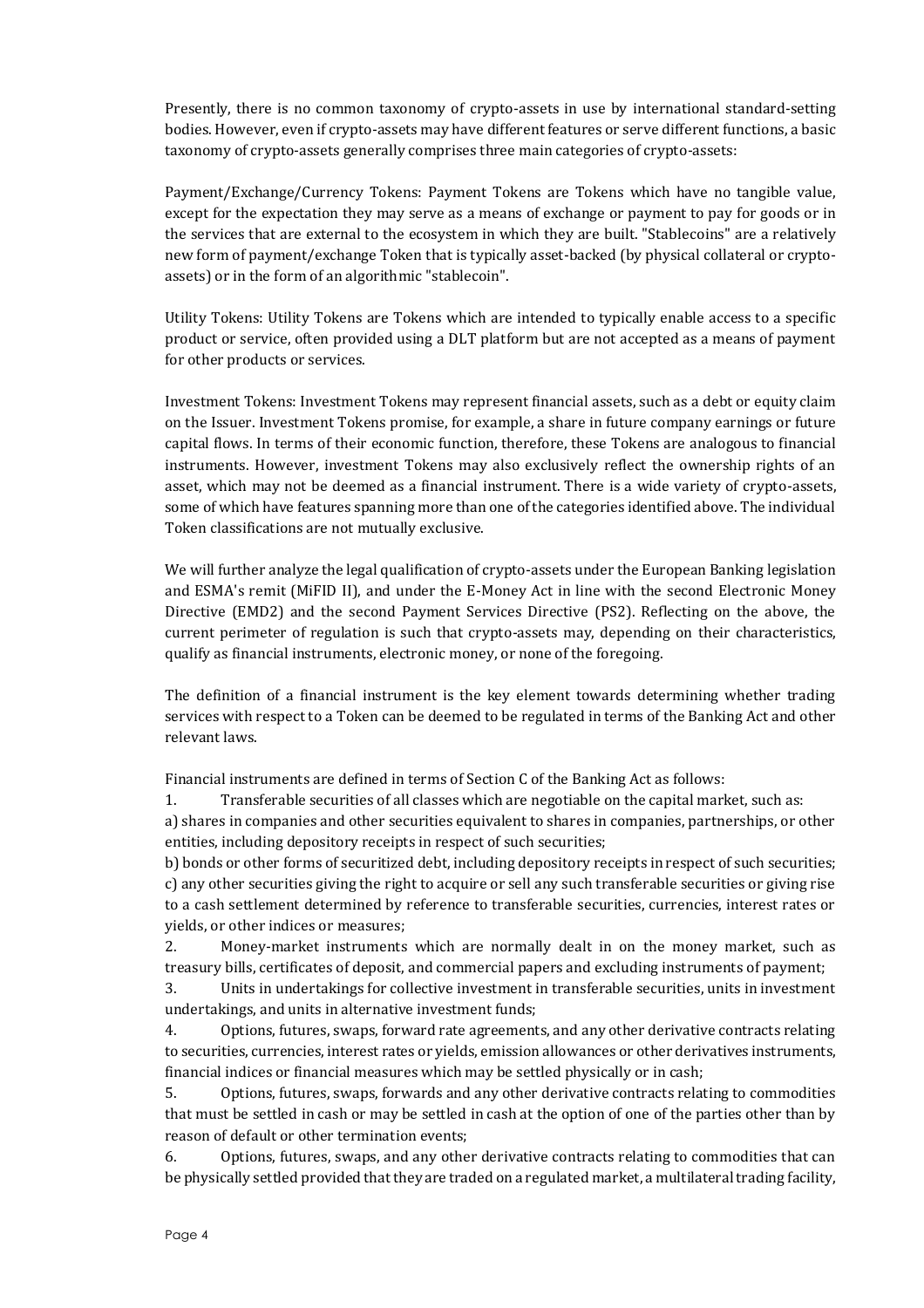or an organized trading facility, except for wholesale energy products traded on an organized trading facility that must be physically settled;

7. Options, futures, swaps, forwards and any other derivative contracts relating to commodities that can be physically settled not otherwise mentioned in point 6 and not being for commercial purposes, which have the characteristics of other derivative financial instruments;

8. Derivative instruments for the transfer of credit risk;

9. Financial contracts for differences; or

10. Options, futures, swaps, forward rate agreements and any other derivative contracts relating to climatic variables, freight rates or inflation rates or other official economic statistics that must be settled in cash or may be settled in cash at the option of one of the parties other than by reason of default or other termination events, as well as any other derivative contracts relating to assets, rights, obligations, indices and measures not otherwise mentioned in this Section, which have the characteristics of other derivative financial instruments, having regard to whether, inter alia, they are traded on a regulated market, multilateral trading facility, or organized trading facility.

11. Emission allowances, consisting of any units recognized for compliance with the requirements of Emissions Trading legislation.

To round up a conclusion, we can safely iterate the following:

• The market price of the Token does not influence on the company's profit, and the company profit does not influence on the Token market price.

• There are no declarations in Whitepaper promising "Expectation of Profits" to Token buyers. Token holders can receive any income from the Token by their own efforts, or they can also lose the Tokens while trading.

FEN Token is clearly not greenhouse emission allowances.

• FEN Token does not constitute any sort of debt obligation. For essentially the same reason, a FEN Token is not a bond or other tradable debt obligation.

• FEN Token does not constitute a share because it neither entitles its holder to a dividend nor grants its holder any right to participate in the governance of FEN or of any other company.

FEN Token is not a subscription right or other tradable right granting the right to acquire securities. A FEN Token simply does not give its holder any option to acquire a bond or a share.

• The Company does not propose to use the monies received from the sale of FEN Tokens for following any defined investment policy for the benefit of the buyers of FEN Token in question and in their common interests: the buyers of FEN Token will not have distributed to them any income earned as a result of operating the platform.

Furthermore, a derivative security comprises a tradable security expressing a right or an obligation to acquire, ex-change or transfer, provided that its value depends, directly or indirectly, on:

1. the exchange or market price of a security;

2. on any interest rate;

3. securities index, other financial index or financial indicator, including the inflation rate, freight rate, emission allowances or other official economic statistics;

4. currency exchange rates;

5. credit risk and other risks, including climatic variables;

6. the exchange or market price of a commodity.

The FEN Token does not represent any of such cases.

While the value of a FEN Token would likely depend on the success of the ecosystem, the content available via that ecosystem does not constitute a commodity. Thus, a FENToken is neither a derivative security nor a derivative contract.

Electronic money is commonly defined as a digital alternative to cash allowing users to make cashless payment with money stored over the internet with the final aim to facilitate the emergence of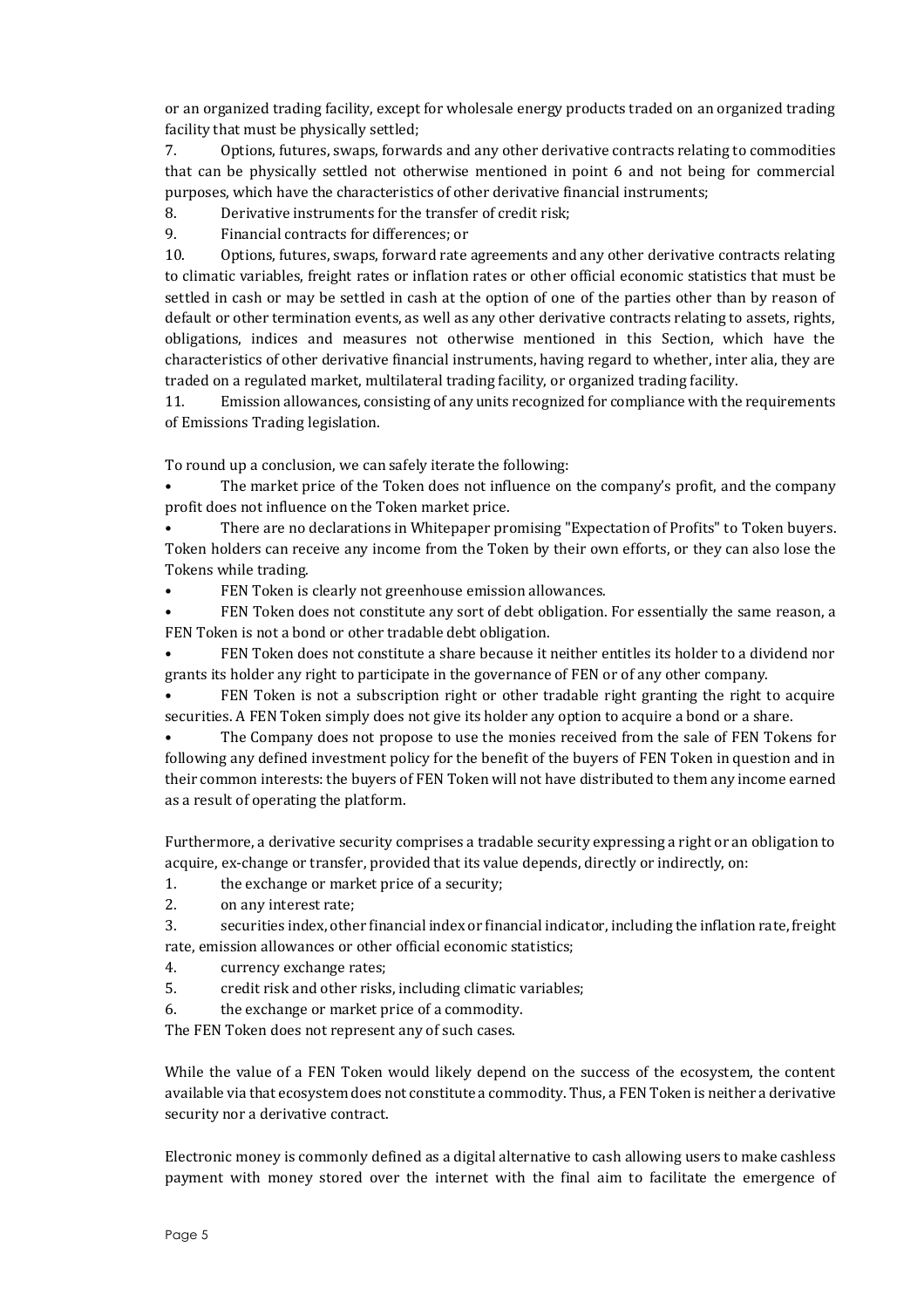innovative electronic money services and encourages effective competition between all market participants.

A Token is to be classified as electronic money if the following conditions are met altogether:

- Is electronically stored;
- Has monetary value;
- Represents a claim on the Issuer;
- Is issued on receipt of funds;
- Is issued for the purpose of making payment transactions;
- Is accepted by persons other than the Issuer.

In our legal view, the FEN Token shall serve as an integral feature of the core processes of the platform, as denoted in the Whitepaper. However, nothing in the Whitepaper provided by the Protocol indicated that FEN Token holders can have a claim against the issuer's assets arising from funds which were initially placed against such issuance of FEN and that such holders can redeem their funds at par value. Therefore, FEN Token falls outside of the scope of the definition of Electronic Money.

Finally, FEN are likewise not depository receipts. A depository receipt is a security that represents owner-ship of the securities of a foreign issuer and which can be admitted to trading on a regulated market independently of the securities of the foreign issuer. To constitute a depository, receipt a FEN Token would need to represent an ownership of a security. All the functions of a FEN Token are listed above. An instrument fulfilling only those functions does not constitute a security.

#### **Conclusion**

**1. At this stage of development, the FEN Token is more likely not to be deemed a "security" under the US and EU and other international legislation.**

**2. In the future stages of development, the FEN Token should maintain the utility legal qualification, based on the Company's business plan and the technical development of the blockchain.**

**3. We have found no signs of fraud and scam, Ponzi scheme, tort, consumer fraud, known schemes of income laundering and tax evasion.**

**4. Token buyers do not have any rights to the company's profit. The FEN Token don't give equal rights to their holders. This fact excludes the identification of the Token as securities.**

**5. The founders of FEN Token do not possess any ability to effect on the Token price. The market price of Token does not influence on the company's profit, and the company's profit does not influence the Token market price.**

**6. All scenarios of the turnover of the Token is strictly ordered and implemented on the blockchain by smart contracts. No other scenarios are technically feasible. None of the scenarios of utilizing the Token has the signs of securities rights realizing.**

**Still, we recommend the Company to:**

- **Avoid granting rights, similar to the rights of shareholders / owners;**
- **Conduct marketing to avoid giving promises of the FEN Token price growth (but, it is possible to make reasonable predictions of the possible growth of the project itself);**
- **Conduct regular legal approach for tracking possible updates.**



#### **Disclaimer:**